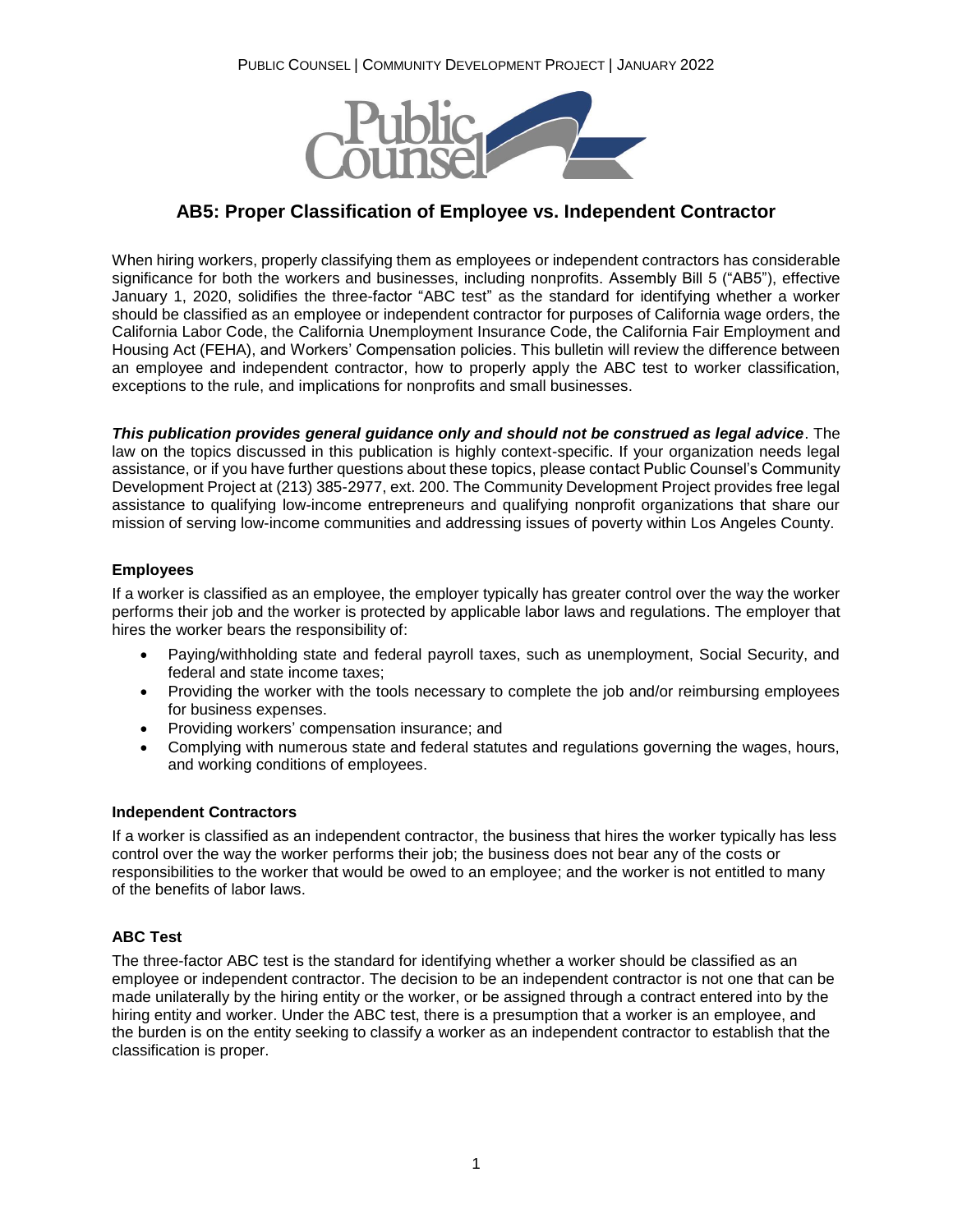In order for a hiring entity to establish that a worker is an independent contractor, the entity must show each of the following three conditions. If they cannot establish they meet all three of the conditions, the hiring entity should consider classifying the worker as an employee:

- **(1) The worker is free from the control and direction of the hirer in connection with the performance of the work, both under the contract for the performance of work and in fact.**
	- The hiring entity must show that the worker is free of such control.
	- The worker would be considered an employee if they are subject to the type and degree of control a business typically exercises over employees.
	- A business does not need to actually control the precise manner or details of work in order to be found to have maintained the necessary control that an employer ordinarily possesses over its employees for the worker to be considered an employee.

# **(2) The worker performs work that is outside the usual course of the hiring entity's business.**

- The hiring entity must show that the worker performs work that is outside the usual course of its business.
- Workers who are contracted to provide services in a role comparable to that of existing employees will likely be viewed as performing work in the usual course of business.
- Examples where services fall outside of the hiring entity's usual course of business include:
	- $\circ$  When a retail store hires an outside plumber to repair a bathroom leak on its premises; o When a retail store hires an outside electrician to install an electrical line.
- Examples where services fall inside the entity's usual course of business include:
	- o When a clothing company hires work-at-home seamstresses to make dresses from patterns provided by the company.
	- $\circ$  When a bakery hires cake decorators to work on a regular basis on its customdesigned cakes.
- **(3) The worker is customarily engaged in an independently established trade, occupation, or business of the same nature as the work performed for the hiring entity.**
	- The hiring entity must show that the worker is engaged in an independently established trade, occupation, or business.
	- The decision to be an independent contractor is not one that can be made unilaterally by the hiring entity or the worker, or be assigned through a contract entered into by the hiring entity and worker.
	- True independent contractors take steps to establish and promote their independent business, such as through incorporation, advertisements, or offering their services to the public or a number of potential customers.
	- The fact that a business has not prohibited or prevented a worker from engaging in an independent business is not sufficient to establish that the worker has independently made the decision to go into business for themselves.
	- The work carried out by the worker cannot rely on a single hiring entity.

# **Exceptions**

Although the ABC test is applicable to most workers, state law exempts certain occupations, industries, or contracting relationships. If a worker falls within one of the defined exemptions, classification may instead be determined by a different test (the *Borello* test) or a combination of tests that considers a wider range of factors that often makes it easier for a hiring entity to establish a worker's status as an independent contractor. Additionally, while app-based gig workers are currently not exempt from the ABC test due to the court ruling that Proposition 22, which exempted app-based transportation and delivery companies from AB5, is unconstitutional, there may be further developments in this area.

For a list of occupations exempted from the ABC test, please see question seven of the California Department of Industrial Relations Independent contractor versus employee FAQs [here.](https://www.dir.ca.gov/dlse/faq_independentcontractor.htm) Due to the